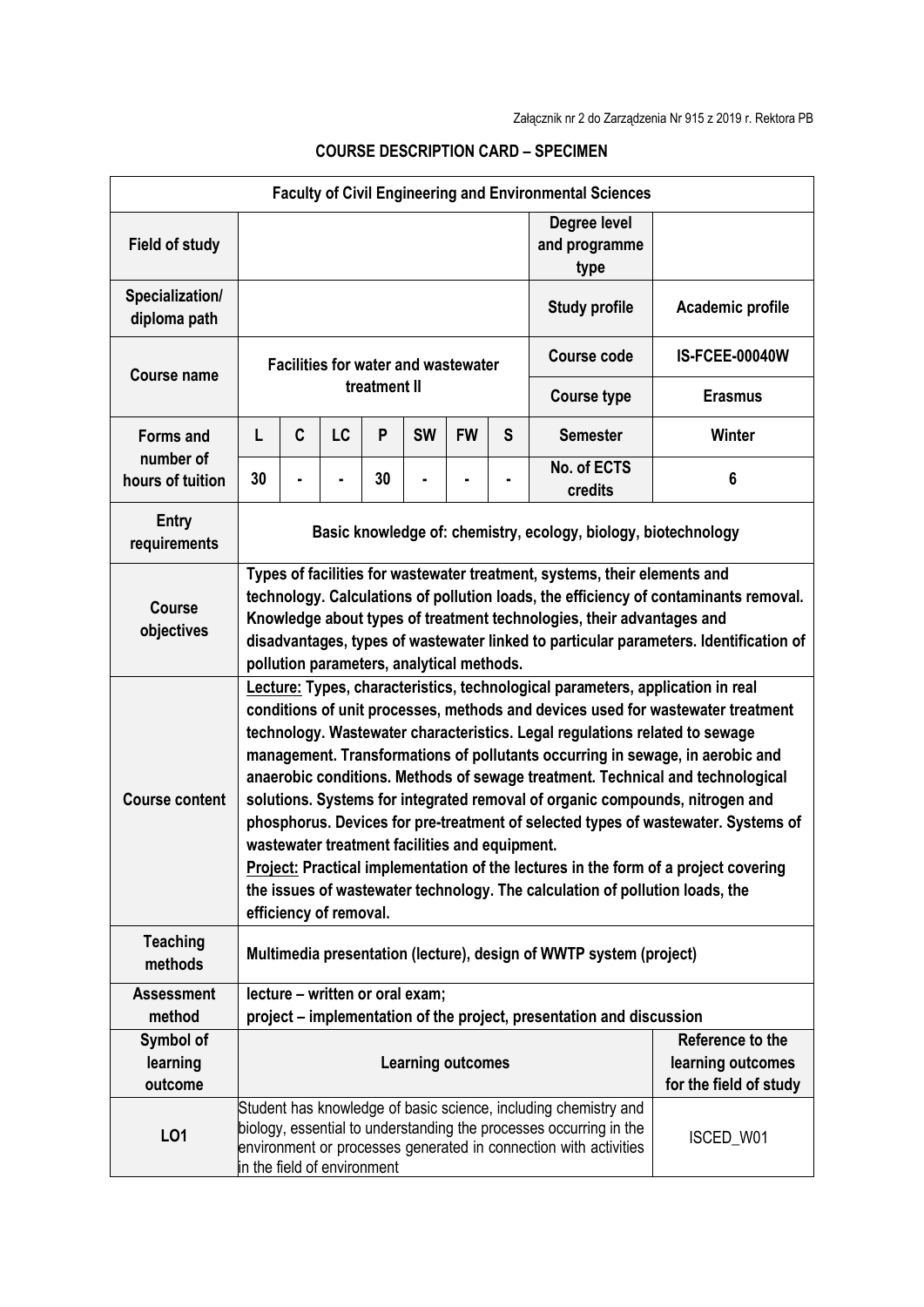| LO <sub>2</sub>                                                                                                                                                                                                         | Student has an elementary knowledge of the materials used in<br>wastewater treatment (facilities)                                                                                                                                                                                               | ISCED_W07                        |  |  |  |  |
|-------------------------------------------------------------------------------------------------------------------------------------------------------------------------------------------------------------------------|-------------------------------------------------------------------------------------------------------------------------------------------------------------------------------------------------------------------------------------------------------------------------------------------------|----------------------------------|--|--|--|--|
| LO <sub>3</sub>                                                                                                                                                                                                         | Student has a basic knowledge of the current situation and the<br>latest development trends in environmental engineering. Student<br>knows standards, specific rules and law conected with calculations<br>of wastewater technology.                                                            | ISCED_W18                        |  |  |  |  |
| LO4                                                                                                                                                                                                                     | Student is able to obtain information from the literature and<br>databases about different types of facilities for wastewater<br>treatment, instalations etc. Student can compare knowledge from<br>different sources, interpret data, make conclusions, formulate and<br>justify own opinions. |                                  |  |  |  |  |
| LO <sub>5</sub>                                                                                                                                                                                                         | Student is able to formulate systems and technological systems<br>used in environmental engineering                                                                                                                                                                                             | ISCED_U21                        |  |  |  |  |
| LO <sub>6</sub>                                                                                                                                                                                                         | Student is responsible for own work and can work in a team<br>during study, takes responsibility for collaborative research.                                                                                                                                                                    | ISCED_K02                        |  |  |  |  |
| Symbol of<br>learning<br>outcome                                                                                                                                                                                        | Methods of assessing the learning outcomes                                                                                                                                                                                                                                                      |                                  |  |  |  |  |
| <b>LO1</b>                                                                                                                                                                                                              | evaluating the student's reports, exam, design presentation                                                                                                                                                                                                                                     | L, P                             |  |  |  |  |
| LO <sub>2</sub>                                                                                                                                                                                                         | design form                                                                                                                                                                                                                                                                                     | P                                |  |  |  |  |
| LO <sub>3</sub>                                                                                                                                                                                                         | exam, design form and presentation                                                                                                                                                                                                                                                              | L, P                             |  |  |  |  |
| LO4                                                                                                                                                                                                                     | evaluating the student's work during project                                                                                                                                                                                                                                                    | ${\sf P}$                        |  |  |  |  |
| LO <sub>5</sub>                                                                                                                                                                                                         | discussion of the student's design                                                                                                                                                                                                                                                              | ${\sf P}$                        |  |  |  |  |
| LO <sub>6</sub>                                                                                                                                                                                                         | evaluating the student's work during project                                                                                                                                                                                                                                                    | P                                |  |  |  |  |
|                                                                                                                                                                                                                         | No. of hours                                                                                                                                                                                                                                                                                    |                                  |  |  |  |  |
|                                                                                                                                                                                                                         | lecture attendance                                                                                                                                                                                                                                                                              | 30                               |  |  |  |  |
|                                                                                                                                                                                                                         | participation in classes<br>preparation for classes, projects, seminars, etc.                                                                                                                                                                                                                   | 45<br>$\overline{30}$            |  |  |  |  |
|                                                                                                                                                                                                                         | working on projects, etc.                                                                                                                                                                                                                                                                       | 25                               |  |  |  |  |
| <b>Calculation</b>                                                                                                                                                                                                      | participation in student-teacher sessions related to the                                                                                                                                                                                                                                        | 5                                |  |  |  |  |
|                                                                                                                                                                                                                         | classes/seminar/project                                                                                                                                                                                                                                                                         |                                  |  |  |  |  |
|                                                                                                                                                                                                                         | implementation of project tasks                                                                                                                                                                                                                                                                 | 10                               |  |  |  |  |
|                                                                                                                                                                                                                         | preparation for and participation in exams/tests                                                                                                                                                                                                                                                | 10                               |  |  |  |  |
| <b>TOTAL:</b>                                                                                                                                                                                                           |                                                                                                                                                                                                                                                                                                 | 155                              |  |  |  |  |
|                                                                                                                                                                                                                         | <b>HOURS</b>                                                                                                                                                                                                                                                                                    | No. of<br><b>ECTS</b><br>credits |  |  |  |  |
| Student workload – activities that require direct teacher participation                                                                                                                                                 | 80                                                                                                                                                                                                                                                                                              | 3                                |  |  |  |  |
|                                                                                                                                                                                                                         | 80                                                                                                                                                                                                                                                                                              | 3                                |  |  |  |  |
| Ray, Chittaranjan, Jain, Ravi Drinking Water Treatment Wastewater, Springer 2011,<br><b>Basic</b><br>James McGraw-Hill 2011, Engineering- treatment, disposal, reuse. Metcalf&Eddy-<br>references<br>Mc-Graw Hill, 2003 |                                                                                                                                                                                                                                                                                                 |                                  |  |  |  |  |
| <b>Supplementary</b><br>references                                                                                                                                                                                      | Wastewater and biosolids treatment technologies, Pollution Engineering 2001                                                                                                                                                                                                                     |                                  |  |  |  |  |
| Organisational<br>unit conducting<br>the course                                                                                                                                                                         | Date of issuing the<br><b>Department of Environmental Engineering Technology</b><br>programme                                                                                                                                                                                                   |                                  |  |  |  |  |